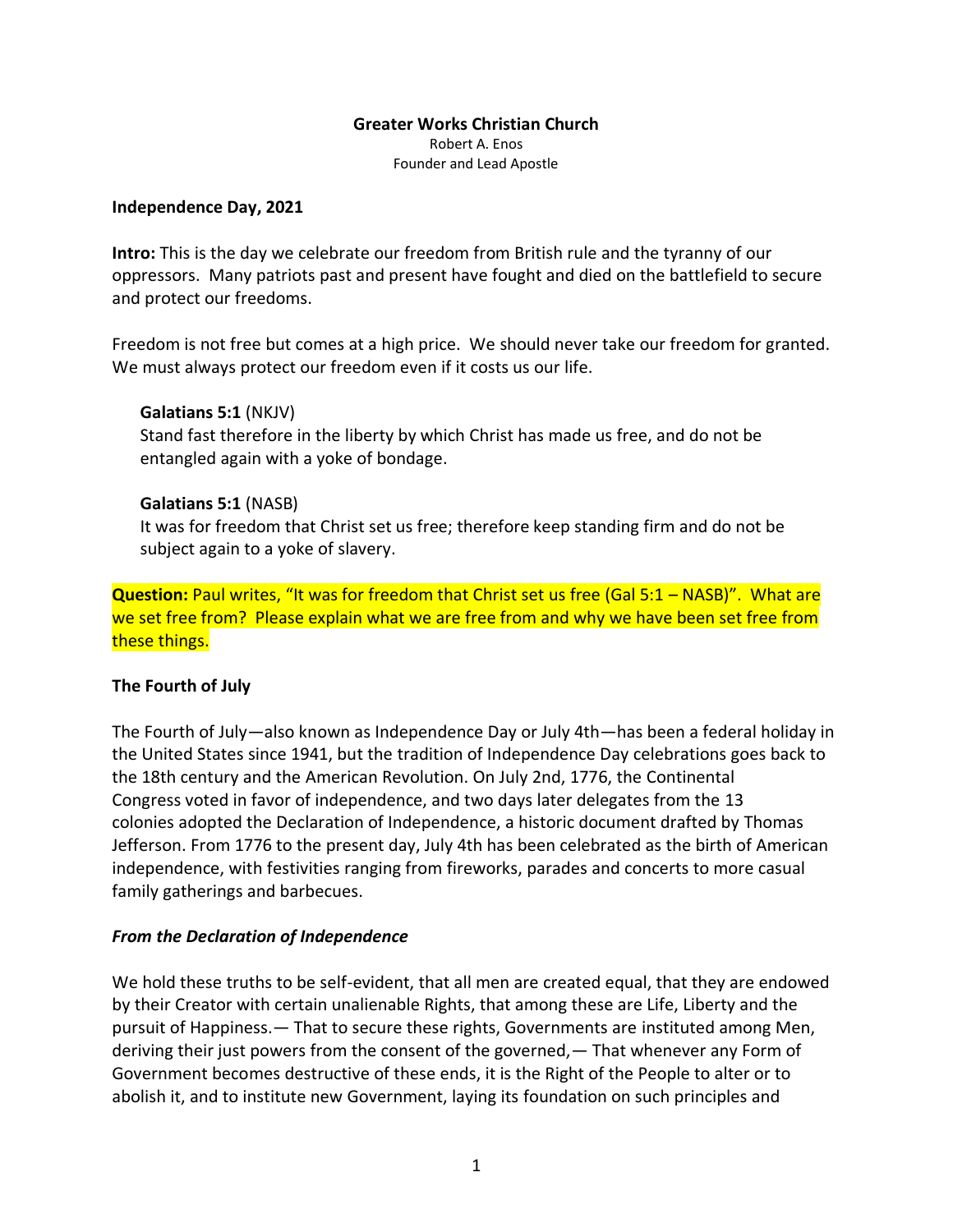organizing its powers in such form, as to them shall seem most likely to affect their Safety and Happiness.

# *The War of Independence*

The war of Independence, also known as the American Revolution and the Revolutionary War, was fought from 1775 to 1783 between Great Britain and the 13 British Colonies in North America.

The Treaty of Paris, which ended the war, gave the 13 colonies political independence, and led to the formation of the United States of America.

# **What happened to the Church? - What happened to its Leaders?**

# **Joshua 1:6-9**

6 Be strong and brave! You must lead these people in the conquest of this land that I solemnly promised their ancestors I would hand over to them.

7 Make sure you are very strong and brave! Carefully obey all the law my servant Moses charged you to keep! Do not swerve from it to the right or to the left, so that you may be successful in all you do.

8 This law scroll must not leave your lips! You must memorize it day and night so you can carefully obey all that is written in it. Then you will prosper and be successful.

9 I repeat, be strong and brave! Don't be afraid and don't panic, for I, the LORD your God, am with you in all you do."

# **The Black Robed Regiment**

*Reverend James Caldwell and the Price of Liberty*

In 1760, The Rev. James Caldwell was installed at the age of 26 as the pastor of the Presbyterian Church in Elizabethtown, New Jersey.

During the American Revolution, Caldwell became an ardent patriot known as the "Fighting Chaplain" and a leader among the "Black-Robed Regiment"- the title the British called the American clergy who resisted British tyranny. His church was the primary repository of rhetoric for liberty, and his sermons articulated God's resistance to tyranny, for only God could be sovereign, not man.

Not surprising, when armed conflict broke out in 1775, Caldwell's church became a virtual recruiting office. Thirty-one member became commissioned officers, including Governor Livingston; fifty-two were privates. When New Jersey called its militia to arms, James Caldwell was elected chaplain, and Colonel Dayton, one of Caldwell's parishioners, was chosen commander. As chaplain, he went everywhere his troops went.

# **Caldwell was known to:**

- Encourage the timid
- Out debate the Tories (British supporting American's)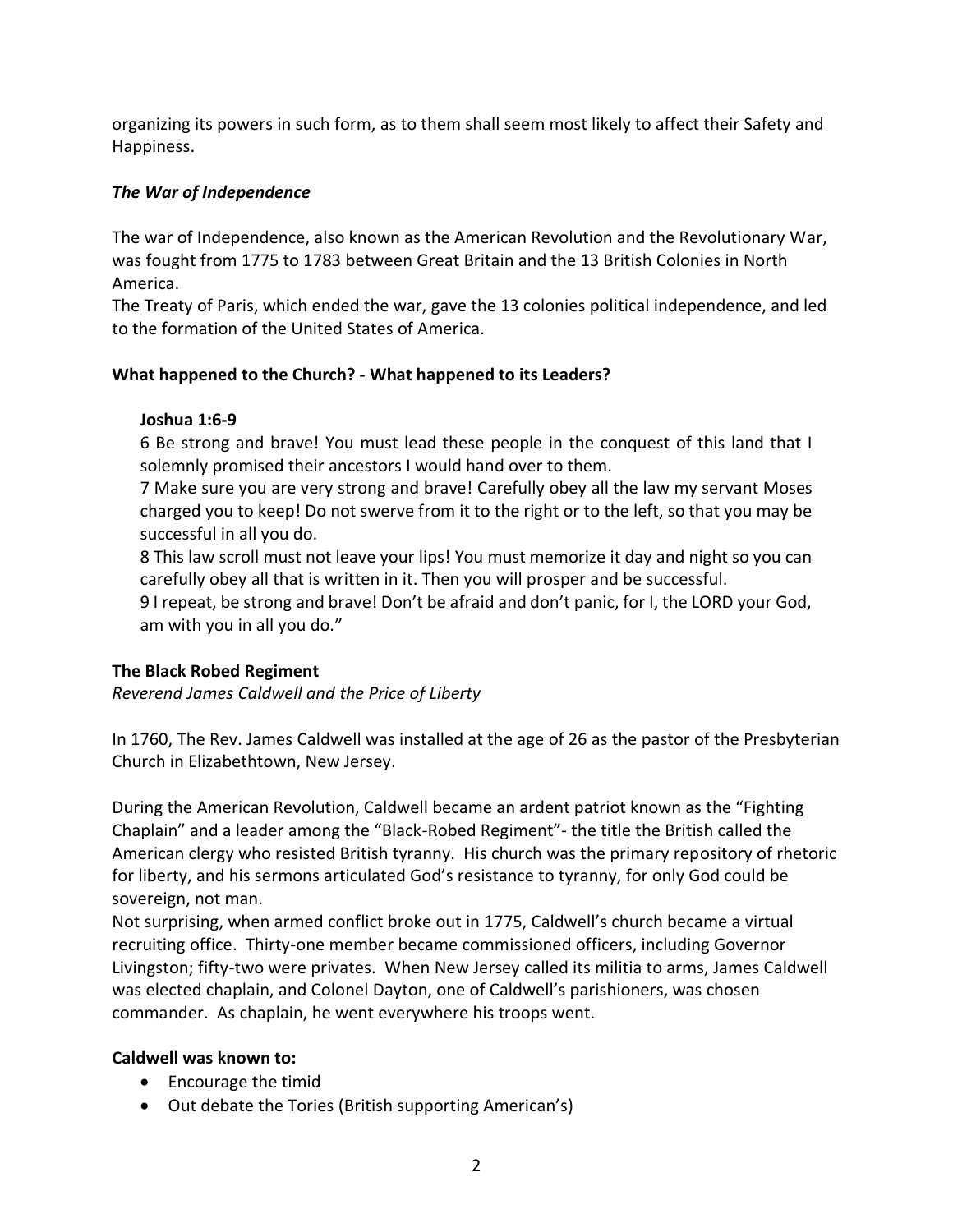• Before Preaching he would lay his two pistols on the pulpit

When soldiers were ready to quit, due to lack of food and pay, which often happened, Caldwell would instill inspiration, courage, and fortitude that produced an unselfish devotion to their country and the liberty so freely given by God.

In January 1780 the British burned his church to the ground, and the individual who did it confessed he was sorry that the "black-coated rebel" was not burned in his own pulpit!

On the morning of June 25th, 1780, a British soldier shot and killed Hannah Caldwell (James Caldwell's wife). He was sent for that very purpose.

# **Other Preachers and Pastors that fought the British**

After the British fought the Americans at Lexington and Concord, they encountered increasing American resistance along the way back to Boston. Significantly, many who awaited them along the road were local pastors, such as the Rev. Phillips Patson and the Rev. Benjamin Balch, who had heard of the attack, taken up their own arms, and then rallied their congregations to fight the returning British.

The Rev. David Avery of Vermont, gathered twenty men and marched towards Boston, recruiting additional troops along the way.

The Rev. Stephen Farrar of New Hampshire led ninety-seven of his parishioners to the scene of danger.

A few weeks later at the Battle of Bunker Hill, American ministers again delved headlong into the fray. The Rev. David Grosvenor heard the battle had commenced, he left from his pulpit, rifle in hand, and promptly marched to the scene of action, as did the Rev. Jonathan French.

The Rev. Joseph Willard raised two full companies and led them into the battle.

The Rev. Thomas Reed marched to the defense of Philadelphia against British General Howe.

The Rev. John Steele led American forces in attacking the British.

The Rev. Isaac Lewis helped lead the resistance to the British landing at Norwalk, Connecticut.

The Rev. James Latta, when many of his parishioners were drafted, joined with them as a common soldier.

The Rev. William Graham joined the military as a rifleman in order to encourage others in his parish to do the same.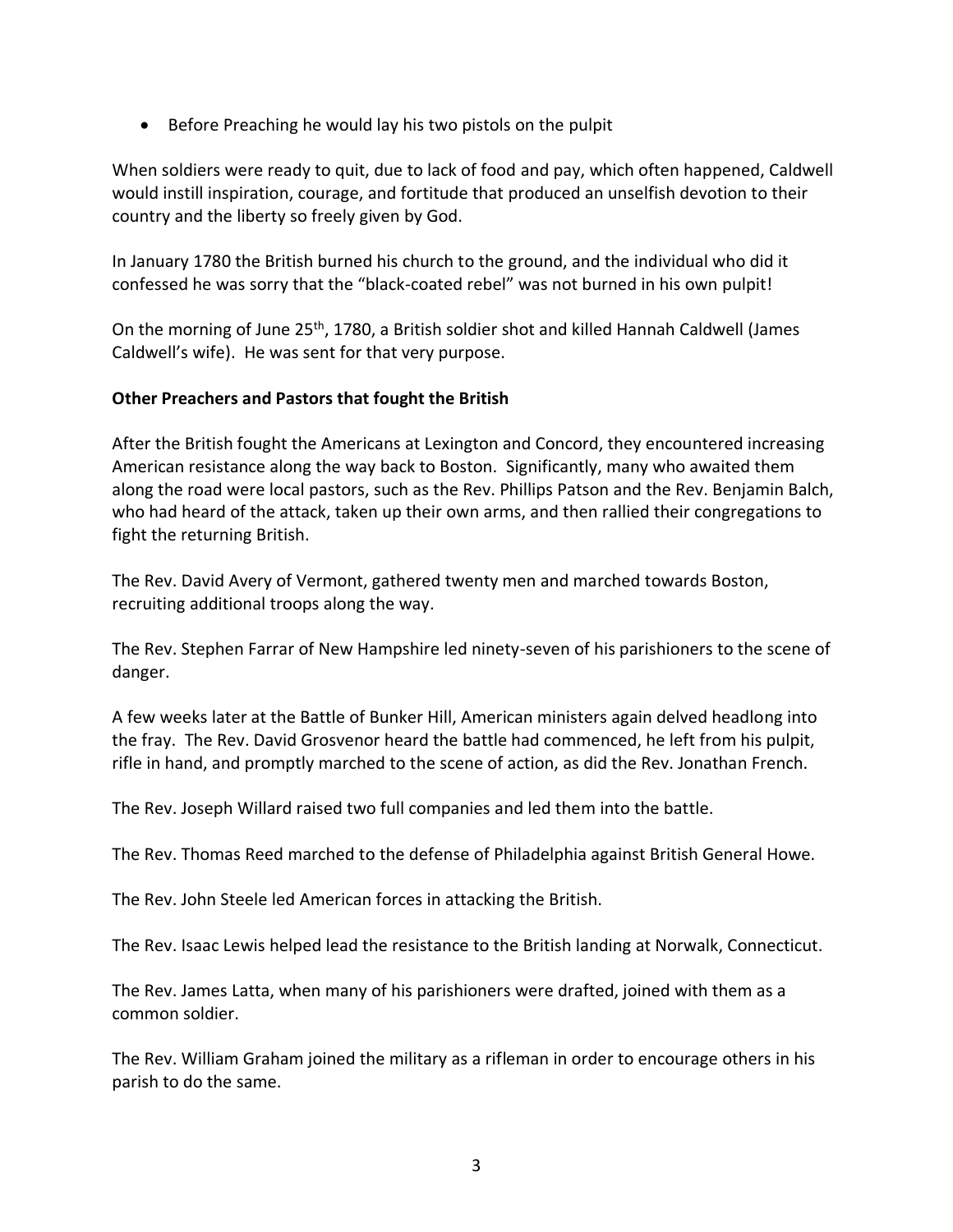#### **Still, other Pastors that Fought**

The Rev. John Craighead, it is said that "he fought and preached alternately."

The Rev. Dr. Cooper was Captain of a military company.

The Rev. John Blair Smith, president of Hampton-Sidney College, was Captain of a company that rallied to support the retreating Americans after the battle of Cowpens.

The Rev. James Hall commanded a company that armed against Cornwallis.

The Rev. William Graham rallied his own neighbors to dispute the passage of Rockfish Gap with Tarleton and his British Dragoons.

**Question:** How far would you be willing to go to defend your freedoms? Why?

#### *A recent post on my Face Book Page*

Hey Pastor's and church leaders.

The 4th of July- the day we celebrate our freedom from tyranny- is coming up. If you closed the doors of your church because the Government told you to, it would do you good to preach a message of repentance instead of freedom.

Pastor, if you closed your church because the Governor or Mayor told you to, you have given up your right to celebrate our freedom. Why? Because you gave up your freedom for fear.

- No picnics
- No fireworks
- No sermons of freedom and liberty
- No Red, White and Blue
- No American Flags
- No parades

Preach a message of repentance then go home, shut the door behind you, and disconnect yourself from the rest of us- you've proven you're good at that.

The 4th of July is for Freedom loving Americans- those willing to stand against tyranny, not cave to it.

**Question:** Is this post right or wrong? Why? Is this post too harsh or not harsh enough? Why?

#### **Revelation 21:7-8**

7 The one who conquers will inherit these things, and I will be his God and he will be my son.